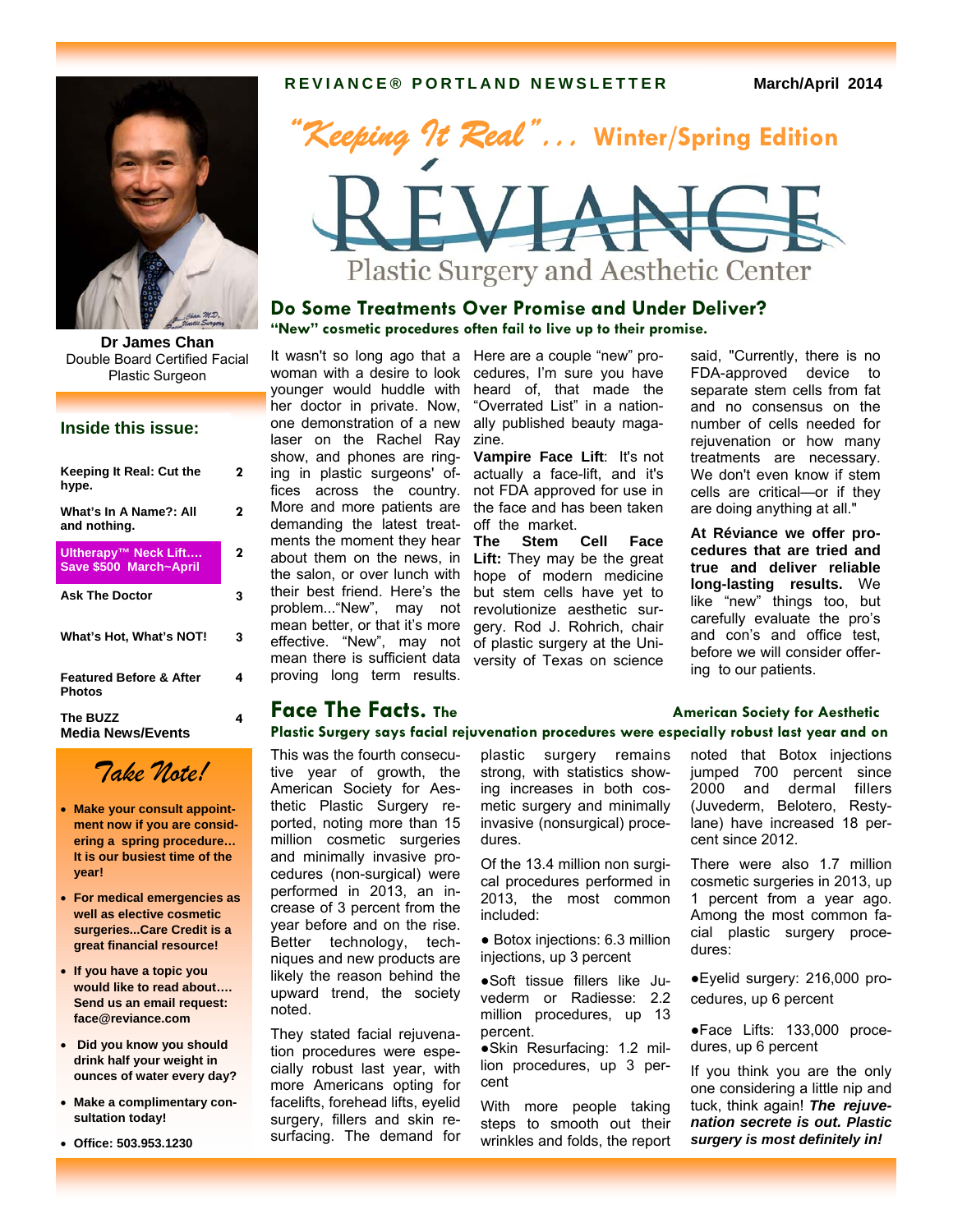Page 2



*Using dermal filler or fat transfer can be an important part of facial rejuvenation.* 

# **Ultherapy®**

### **MARCH~APRIL SPECIAL!**

Ultherapy Upper Neck and Chin Treatment **SAVE \$500** 

Just mention "newsletter promo" when you call for a consult appointment. Office: **503.953.1230**



*It's ALL in one name… The gold standard for rejuvenation of the lower face and neck is simply called a "Face and Neck Lift" and it's ALL about results and longevity.* 

#### **CALL FOR A CONSULTATION 503.953.1230**

## **Keeping It Real: Cut the hype**

**Re-naming a treatment or procedure...doesn't make it a "new innovation".** 

**CREASES BETWE** A patient called me the other day asking if we did a brand new "15 minute facelift" procedure she saw on a popular TV talk show. I was intrigued because working with Dr Chan, as his patient care coordinator, keeps me well informed and I had not heard of this new "15 Minute Lift" or, as the TV guest doctor called his new innovation, the "Y-Lift".

> The first red flag was that it took "only 15 minutes!" Think of all the things you can, or more importantly can't do...in 15 minutes. A surgical face lift takes two hours and lasts 10-15 years. So, what kind of "new" face lift procedure or

technology could possibly take 15 minutes and really work? Again, I was intrigued…. That is until I Googled the TV show and watched the segment.

The "15 Minute Face Lift" or "Y-Lift" is nothing more than using dermal filler such as Juvederm® in strategic places to replace volume loss in the face. As we age we naturally lose fat and collagen in our temples, cheeks, nasal folds and around the mouth. Without volume our face looks deflated and tired like a balloon that has lost it's air.

 Dermal filler plays an important role in facial rejuvenation but is it a

"new" procedure or technology? No. Dermal filler and fat transfer have been around for many years and can give the appearance of a more youthful lifted face.

So, cut the hype TV land doctors… it's confusing enough navigating our way through all of the lotion and potion commercials and magazine advertisements.

I believe it when Dr Chan says… "If it sounds too good to be true, it probably is". Now, he is one doctor and I know our patients will agree...*who cuts the hype and keeps it real!* 

*I welcome feedback and look forward to supporting you through your rejuvenation process. Meeting expectations and providing quality patient care is our goal. ytroutman@reviance.com 503.953.1219* 

## **Face Lifts: What's In A Name? All and Nothing.**

**Lifestyle Lift, Mini Lift, Thread Lift, Ribbon Lift, Tulip Lift, Short Scar Lift… Are you confused and wonder which face lift is right for YOU?** 

There are many trademarked names associated with cosmetic surgical procedures. These are commonly, **nothing more than a marketing spin.** Unfortunately, these "brand name" face lift procedures result in confusion and typically address just the lower face and NOT the neck...leaving most patients underwhelmed with short term results!

A well-done face and neck lift that supports and tightens the neck muscle (platysma) and SMAS (support layer of facial muscles) will give you a long term, beautiful and naturally rejuvenated appearance.

It is important to seek a Facelift specialist like Dr James Chan who is board certified by the American Board of Facial Plastic and Reconstructive Surgery. A good physician can explain why and what procedure is best for you in terms you can understand. See lots of before and after photos and talk to patients who have had the procedure.

So, what's in a name? The gold standard for rejuvenation of the lower face and neck is simply called a "Face and Neck lift". It may not be a hyped up, souped up fancy name said in a British accent but, it's **ALL about results and meeting expectations.**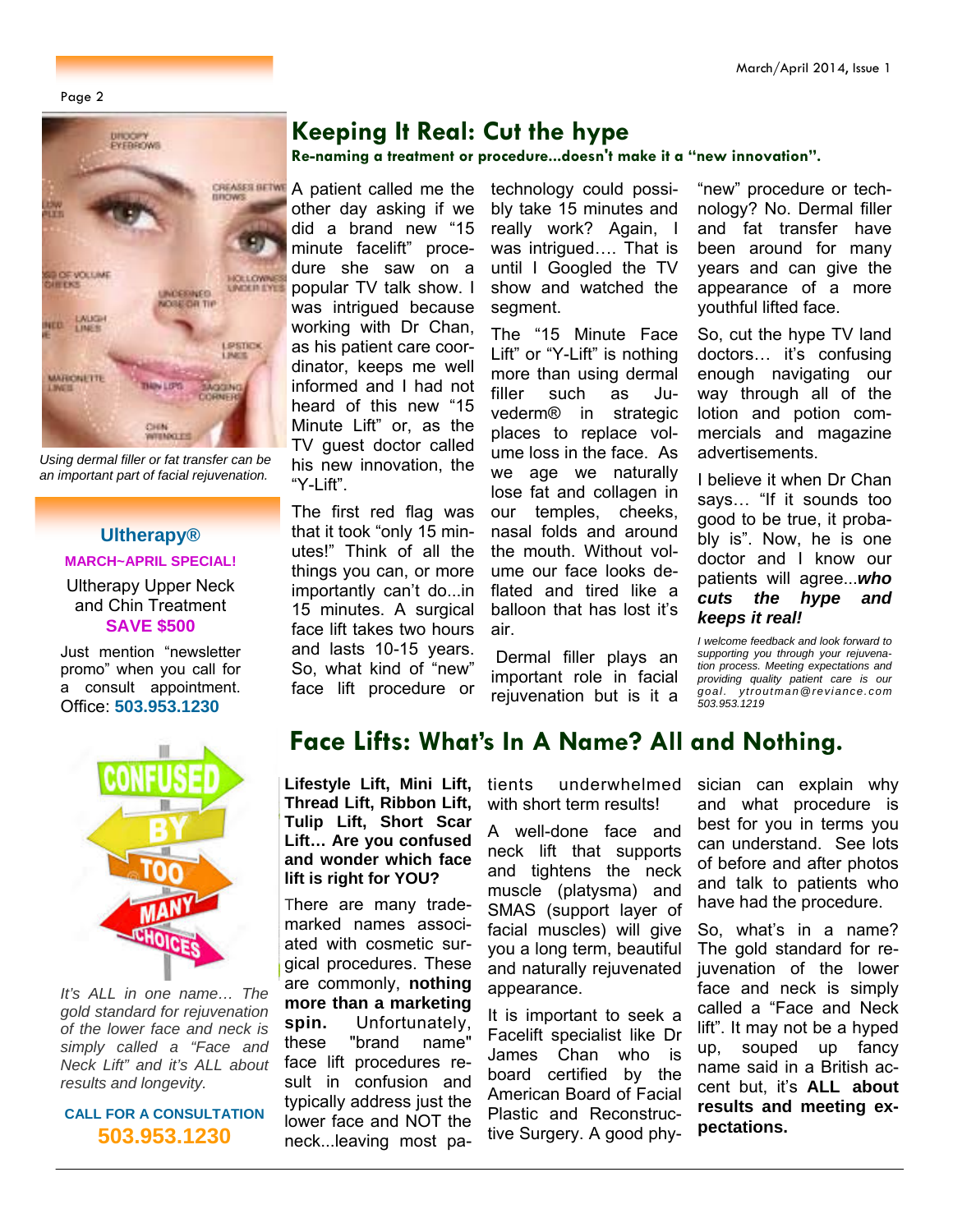Page 3

# **ASK THE DOCTOR**

**By Dr James Chan** 

**1.Browlift Vs Blepharoplasty (eyelid surgery) - Which is best for sagging eyelids? I'm not sure what procedure I need.**  It depends on whether you have excess eyelid skin, or drooping eyebrows. A Blepharoplasty eliminates the excess skin in the upper eyelid area whereas a browlift raises the eyebrows. Sometimes both procedures are necessary. It's important to consult with a board certified facial plastic surgeon to see if you are a candidate. I have done many of these procedures and can give you an accurate recommendation which procedure(s) is best for you.

**2. Can you please explain the difference between a full face lift and a mini facelift and if it is worth it. I am 62 years old. My problem is the lower part of my face, my forehead has very few lines and my neck is not saggy at all. I was also looking into laser resurfacing. I want a procedure that is the least invasive. I want to look refreshed and natural and not like I had surgery.** 

A mini- lift involves only lifting the jowls in the cheek area with minimal tightening, thereby giving a mini result. A comprehensive

full face and neck lift involves lifting the jowls and cheeks, tightening the neck and lower face muscles and removal of excess neck fat. A comprehensive face and neck lift should last 10 to 15 years vs. short term results from a mini lift.

**3. I'm 42 and have seen a lot of conflicting information online about the longevity of Ultherapy's tightening effect. Some doctors say the effects**  last up to a year, while **others say that the effects last 3 years or longer (while you continue to age), and still others say your skin will always look better than if you'd never had Ultherapy at all. In your experience, do your patients' face revert to their pre-Ulthera state within one year, or does the effect last longer?** 

Patient's do not revert to their pre-Ulthera state and do always look better than if they never had it. However, the amount of improvement and how long the results last varies with each individual patient. Also, their desire for additional improvement may differ and some patients will want additional Ultherapy after 12-18 months. It's

an effective way to increase collagen in your skin in a non-surgical manner without downtime. There are also ways you can enhance Ultherapy's improvement by using stimulatory fillers such as Artefill and Radiesse and laser skin resurfacing. Combining these treatments work in synergy with Ulthera, creating even more collagen and may provide longer lasting results.

**4. After receiving fat injections, how long until I see the final result? I know that the body will re-absorb some of the fat cells but how long until I know how much fat will stay...or go away?** 

You will see immediate results following a fat transfer that is partially due to swelling and partially due to the fat. You may look slightly overcorrected for a few weeks until the swelling resolves. Depending on how much fat survives, some patients may require a touch up fat transfer a year later to replace some of the fat that has reabsorbed. How much fat your body keeps or reabsorbs is based on your anatomy and impossible to predict.

**Dr James Chan**  Double Board Certified Facial Plastic Surgeon

*"Trust your face to a board certified facial plastic surgeon!"*

"...Look Better, Feel Better… Live Better<sup>"</sup>





*What makes RADIESSE truly unique is the ability of the product to act as a scaffold under the skin, providing structure and stimulating your own natural collagen to grow.* 

Ask how you may benefit from Radiesse. Call our office today for a free consultation. **503.953.1230**

### **HOT NOT! WHAT'S HOT… WHAT'S NOT!**

# 1. VIP FACE CLUB………….

Maintaining healthy beautiful skin is important ! We get our mani's and pedi's done and our face needs just as much attention! Join our Face Club for more healthy youthful skin.

2. SELF TANNER………….. As much as we love the sun tanning is out! There is too much research telling us why it's unhealthy for our skin and accelerates the aging process. Self tanners are very advanced these days and look totally HOT!

3. EXCESS LIP LINER! Drawing on bigger lips is so passé and so NOT HOT! Enhance your lips using dermal filler or for a permanent solution SurgiSil Perma~Lip Implants. *Oh là là*… Bigger never looked better… naturally!